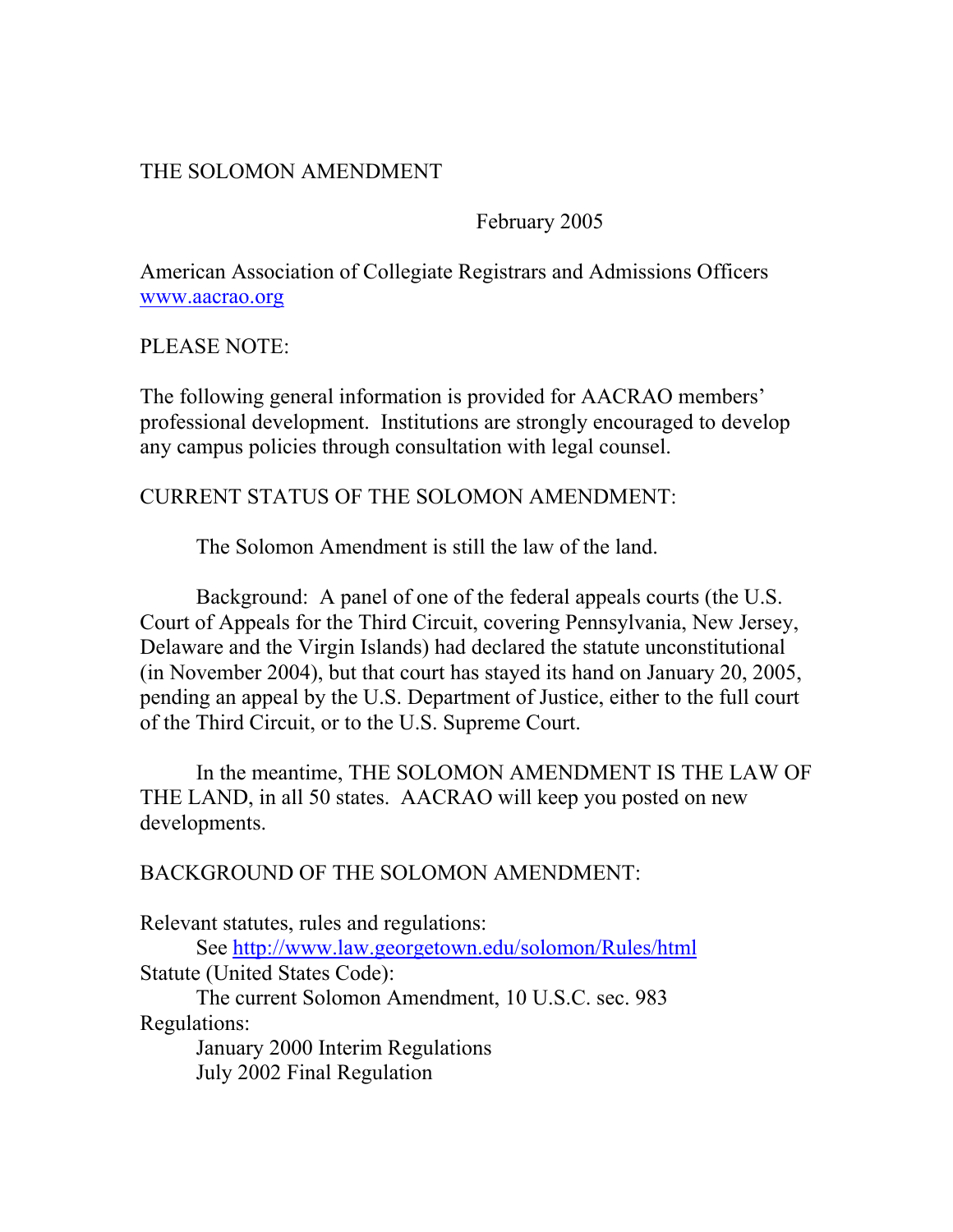### PURPOSE OF THE LAW:

To give military recruiters the same access to students age 17 and older that other recruiters have.

The only exception: An institution of higher education which has "a longstanding policy of pacifism based on historical religious affiliation"

## PENALTIES TO INSTITIIONS WHICH DO NOT COMPLY:

 An institution which does not comply, even if only one of its entities (such as its law school) is not complying, loses access to federal contracts and grants from the U.S. Departments of Education, Defense, Health and Human Services, Labor, Homeland Security, Central Intelligence Agency, Transportation, and National Nuclear Security Administration (a subdivision of the Department of Energy).

# DOES IT AFFECT FINANCIAL AID?

 No. The penalty does NOT include a cut-off of funds "to be available solely for student financial assistance or related administrative costs." (Public Law 106-79, title VIII, Sec. 8120, Oct. 25, 1999, 113 Stat. 1260).

# HOW DOES SOLOMON INFORMAITON RELATE TO FERPA DIRECTORY INFORMATION?

 NOTE: Military recruiters are entitled to this information EVEN IF YOUR INSTITUTION HAS NOT DESIGNATED IT AS DIRECTORY INFORMAITON UNDER FERPA.

 In other words, Solomon information is, or can be, broader than what you may have designated as "directory information" under FERPA.

## WHAT KINDS OF INFORMATION ARE MILITARY RECRUITERS ENTITLED TO?

Solomon information:

Name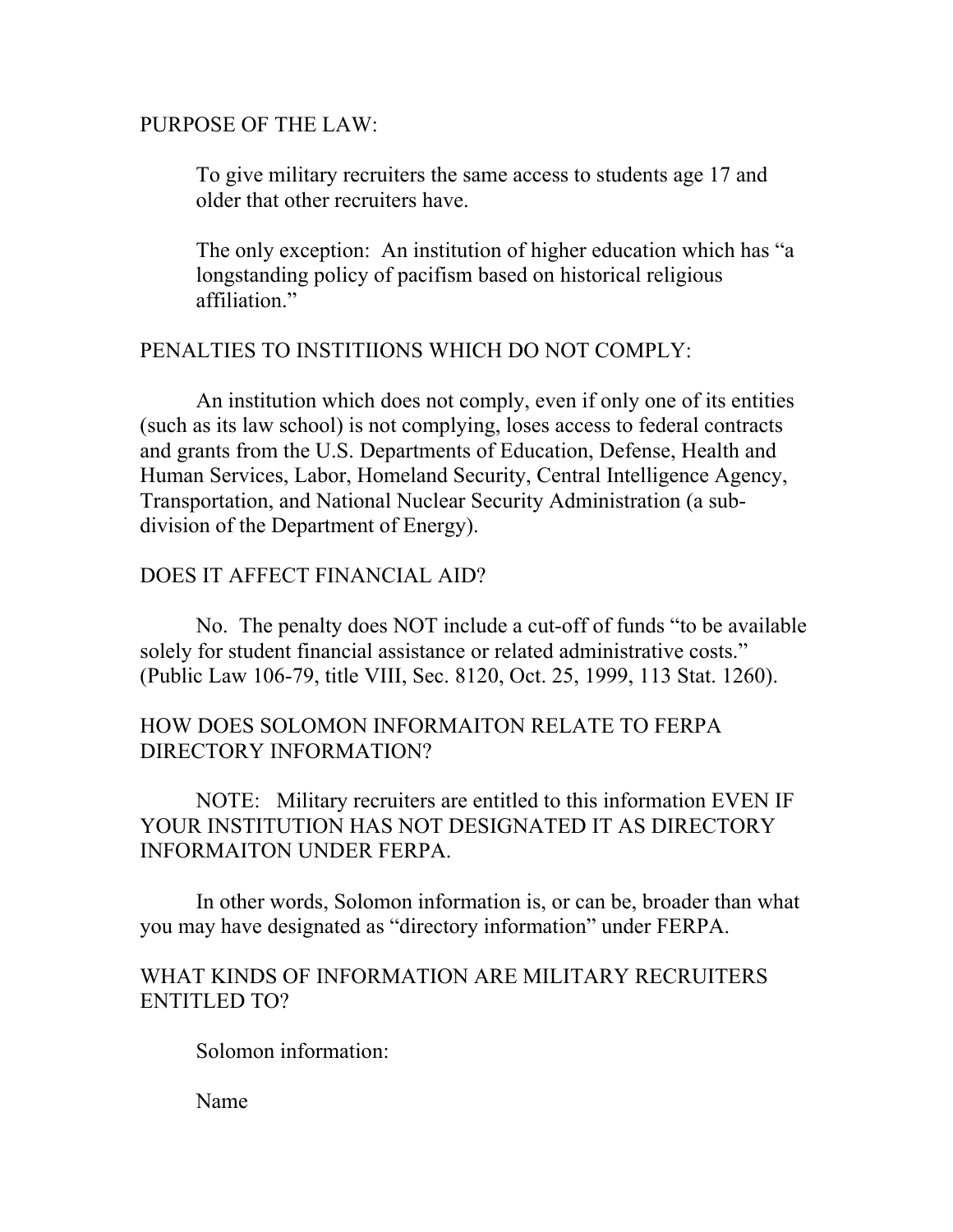Address Telephone (not specific if local or permanent) Age and date of birth Place of birth Level of education Academic major Degrees received Educational institution in which the student was most recently enrolled

## WHAT IF YOUR SCHOOL DOES NOT COLLECT SOME OF THE ABOVE DATA ELEMENTS?

 You are not required to collect those elements. However, you must provide a written explanation of that fact, and also provide those data points which you do collect.

HOW OFTEN MAY THE MILITARY REQUEST SUCH INFORMATION?

 Once each term or semester to each of the 12 eligible units within the five branches of the service:

Army: Army, Army Reserve, Army National Guard

Navy: Navy, Navy Reserve

Marine Corps: Marine Corps, Marine Corps Reserve

Air Force: Air Force, Air Force Reserve, Air Force National Guard

Coast Guard: Coast Guard, Coast Guard Reserve

CAN STUDENTS AVOID HAVING YOU GIVE OUT THIS INFORMATION?